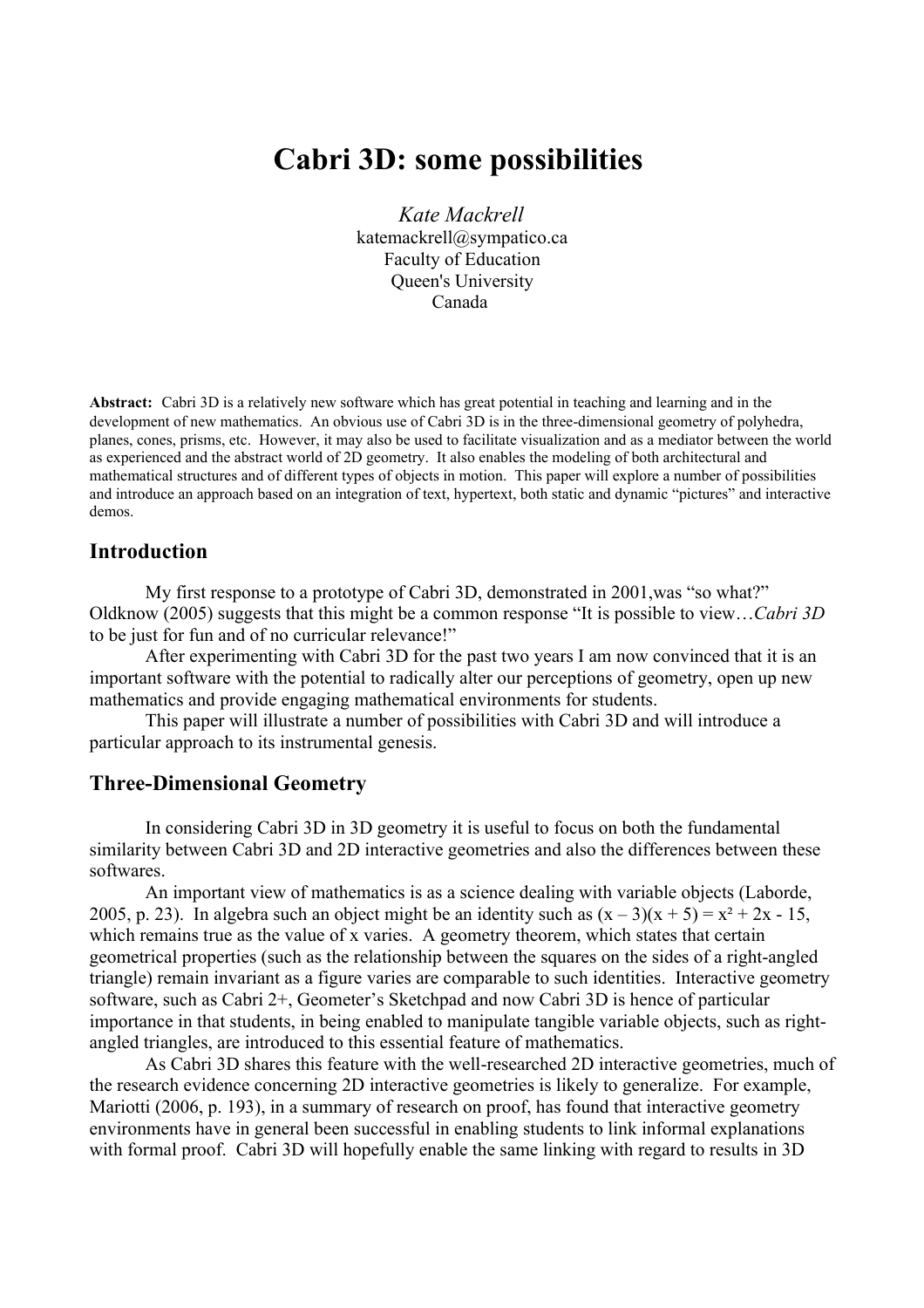geometry. Laborde (2005) has discussed the problem of finding a tetrahedron in which the altitudes intersect using Cabri 3D and has shown that soft construction, in which certain properties are constructed visually rather than geometrically, can enable both the solution of the problem and an understanding of why the solution works.

Cabri 3D also has some important differences from 2D interactive geometry, which can act as both affordances and constraints. One difference is that many of the features of Sketchpad or Cabri 2+ are still in the process of being developed. Measurement is expected to be introduced in autumn 2006. Other features not yet present are macros and loci. However, some of the limitations have also been enabling. Two pedagogical models concerning volume and the cross-product of two vectors are shown later in this paper. The absence of measurement made the creation of these files an interesting mathematical challenge rather than just a useful task.

Cabri 3D also has features not shared with 2D interactive geometries, such as the ability to create polyhedra, cut these polyhedra to form new polyhedra, and to create the nets of polyhedra. These have immediate relevance to the learning of 3D geometry. Whilst various other 3D geometry softwares such as Poly share some of these features, Cabri 3D is unique in providing an environment in which construction, transformation and manipulation are also possible, enabling richer insights into 3D geometry.

A potential issue concerning the difference between Cabri 3D and 2D geometry software is that there is an inevitable loss of information in any 2D representation of 3D space, as any point on the screen represents a line in space (Parzysz, 1988). This is overcome to some extent by the ability to change the viewing angle, but creating or dragging any unconstrained object may have unexpected results: what looks like a small difference from one viewing angle may create a large change . Hence free "play" with object creation may be less satisfying than in 2D. On the other hand, geometric properties have greater importance: the student is forced to continually consider the geometric relationship between objects, as any apparent spatial relationship is unlikely to hold true.

Another consequence of this limitation is that it is not possible to easily infer the properties of objects on the basis of spatio-visual information, as found by Accascina and Rogora (2005). Students using Cabri 3D were unable to decide whether all parallelogram cross-sections of a cube were rectangles simply by viewing the screen. On the other hand, the consequent uncertainty may act as incentive for proof (Hadas, Hershkowitz &Schwarz, 2000).

### **Cabri 3D in 2D geometry**

Constructions in 2D geometry may be performed on any plane in Cabri 3D, and hence can be easily viewed from different directions. This may enable students to more readily distinguish between incidental spatio-graphical properties such as the position or orientation of an object and the necessary links between its spatio-graphical properties which arise from the way the object was constructed. This distinction is critical for understanding the nature of these links (Laborde, 2005). This is illustrated by the two views of the construction of an equilateral triangle below.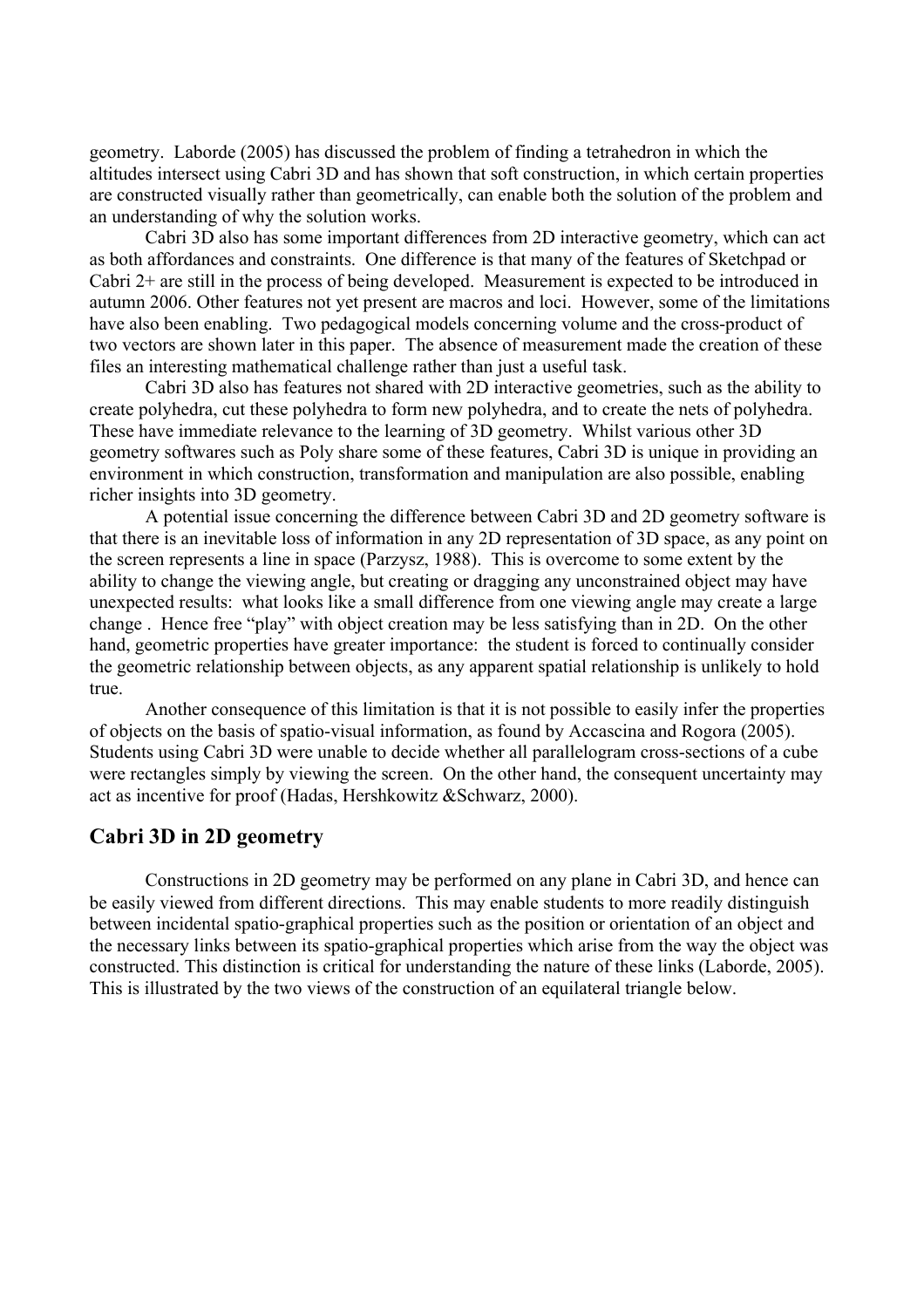

Cabri 3D also provides a link between 2D and 3D geometry. Familiar 2D objects may need to be constructed in new ways, or change substantially in 3D, as illustrated below:



Rather than 3D space being considered an extension of 2D space, 2D objects may hence be seen as embedded in 3D space. Cabri 3D may thus mediate between the 3D world of experience and the more abstract world of 2D geometry. Here is an example which uses a character called Claude to mediate the mathematical meaning of reflection:

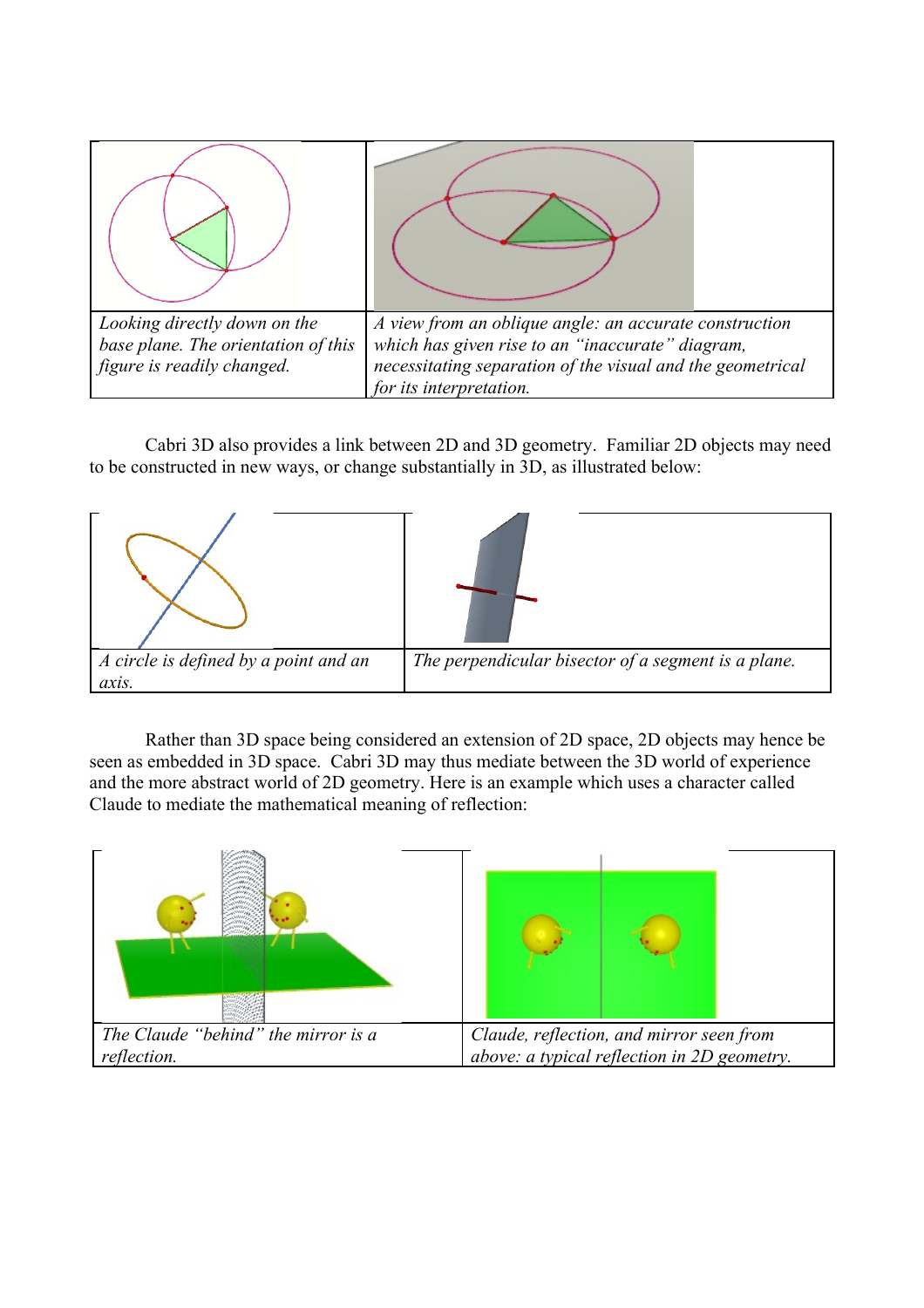# **Visualisation**

The ability to visualize is an important aspect of doing mathematics and does not develop through ordinary experience. Hence a major issue is the development of "effective pedagogy that can enhance the use and power of visualization in mathematics education" (Presmeg, 2006, p. 227). Research evidence shows that the use of dynamic computer software can form part of such effective pedagogy. (Presmeg, 2006, p. 220).

Cabri 3D may facilitate 3D visualization through allowing students to manipulate structures which are not limited by gravity or solidity and which can be given varying degrees of visibility. In a computer environment, such manipulation involves an explicit awareness of the nature of actions such as rotation upon objects (Gutiérrez, 1996). Here are some questions using Cabri 3D which are designed to require student visualization:

| What shape is this cross- | What happens to the cross- | What characterizes this        |
|---------------------------|----------------------------|--------------------------------|
| section?                  | section as the plane moves | hexagon? Is it possible to get |
|                           | towards the bottom vertex? | a regular hexagon as a cross-  |
|                           |                            | section?                       |

# **Physical Modelling**

One of the reasons for the early importance of Logo was its connection with bodily motion: the turtle represented an object turning in the physical world. The lack of correspondence between the geometry of Logo and the Euclidean geometry of the school curriculum has been problematic, however (Laborde, Kynigos, Hollebrands, & Strässer, 2006).

Cabri 3D can connect bodily motion and Euclidean geometry, however: an awareness of both is required to create files such as those shown below, in which Claude rows a boat or walks.

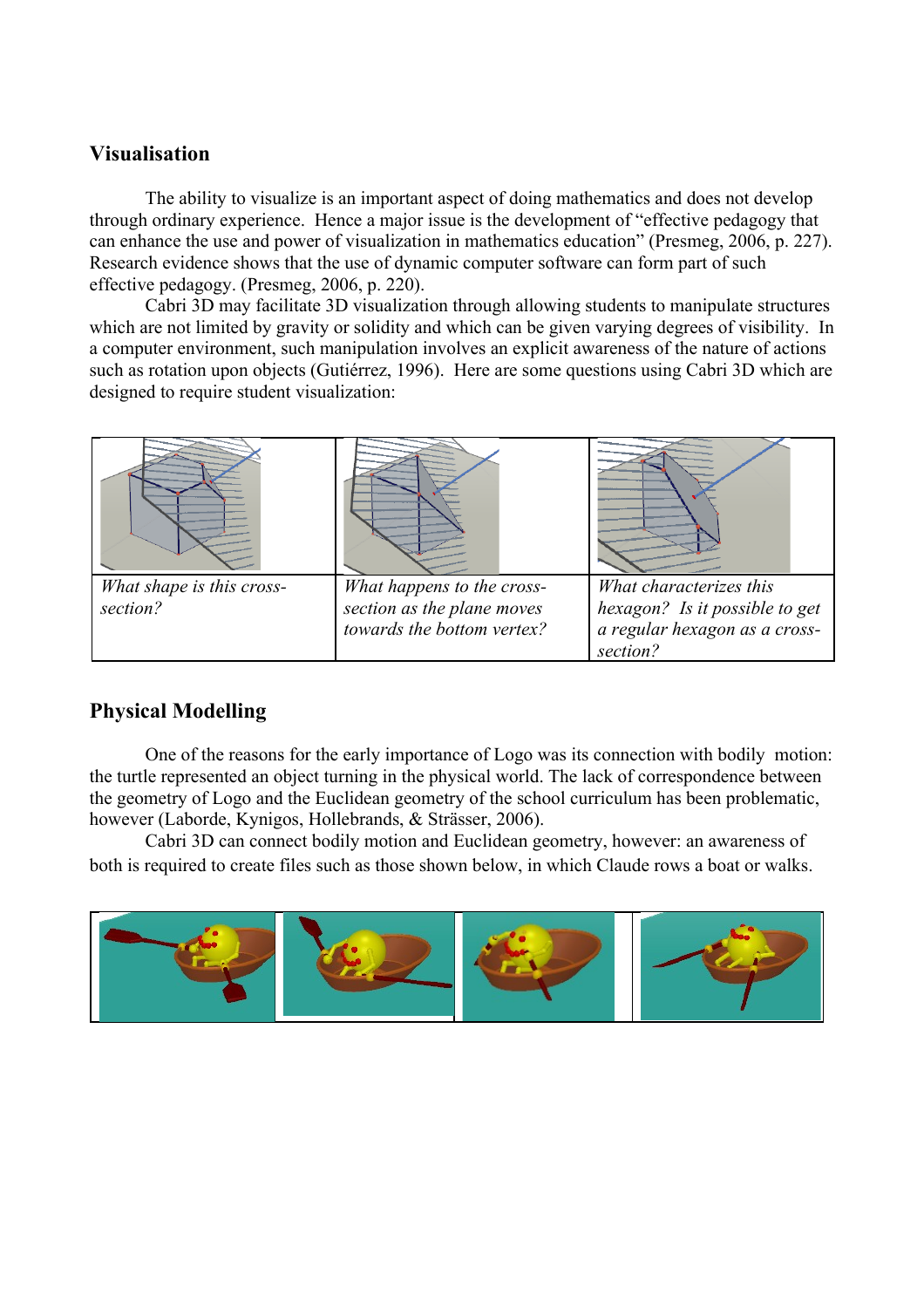

A similar explicit awareness of the geometric relationships embedded in physical structures, both static and dynamic, is required to create the objects that follow:

|                       |                            | CONTRO                           |
|-----------------------|----------------------------|----------------------------------|
| Little House by Jean- | Tower Bridge by Adrian     | The water in the fountain flows  |
| Jacques Dahan         | Oldknow (file available at | as the control point is moved or |
|                       | www.counton.org/cabri/     | animated                         |

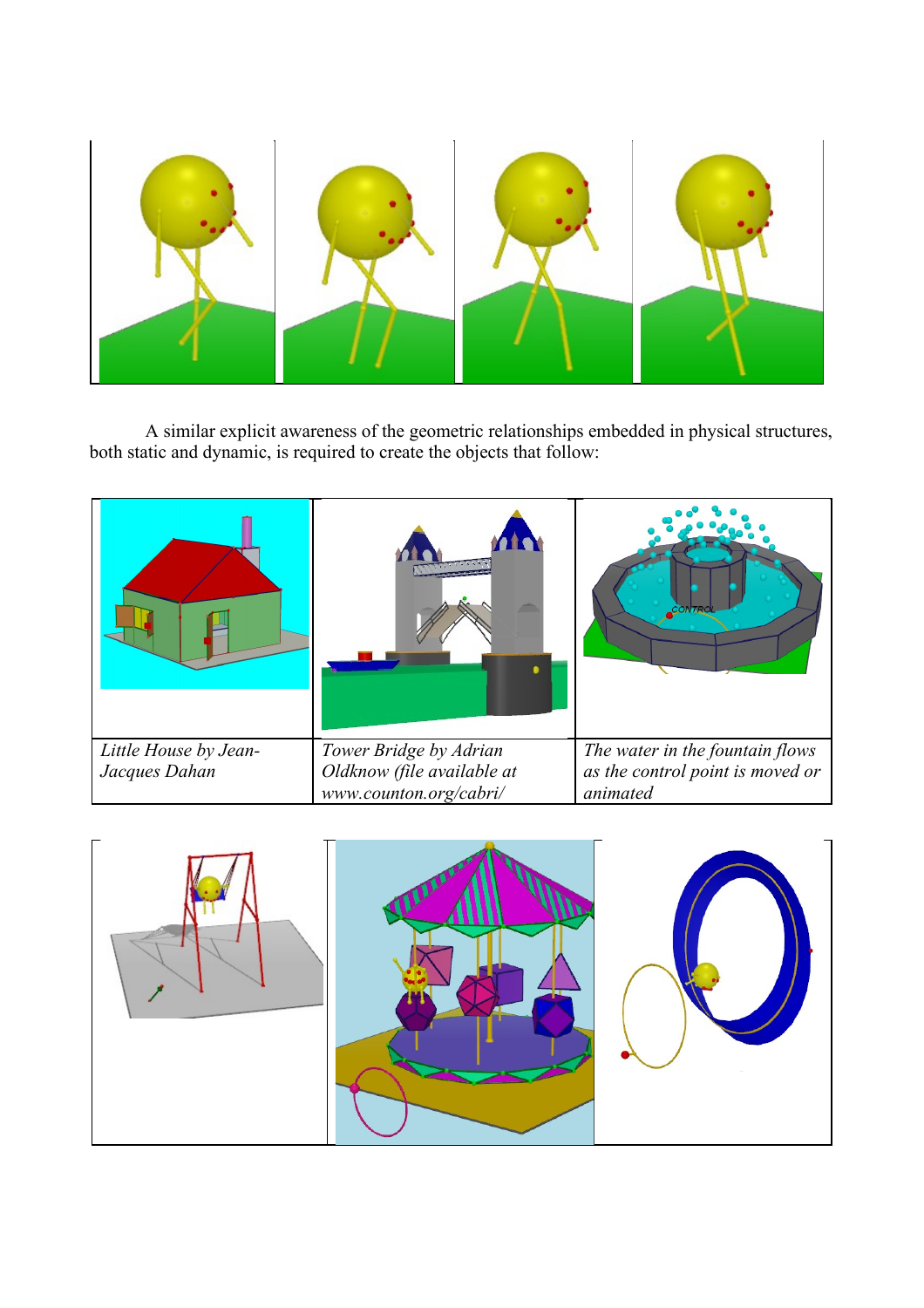*The swing swings and the sun direction can be changed.* 

*The carousel rotates and the "seats" go up and down.*

# **Pedagogical Models**

These models, which cannot be entirely reproduced in the physical world, are designed to illustrate mathematical dependencies:

| <del>⊲a</del> lenath<br>se width<br><b>The height</b><br>while<br>surface area |                               |                            |
|--------------------------------------------------------------------------------|-------------------------------|----------------------------|
| Effect of changing length, width                                               | The cross product of two unit | A cone of variable height  |
| or height on volume and                                                        | vectors as the angle between  | and radius can be          |
| surface area.                                                                  | them varies.                  | transformed into a sector. |

Models for science teaching can also be created, such as the model of the total eclipse shown below:

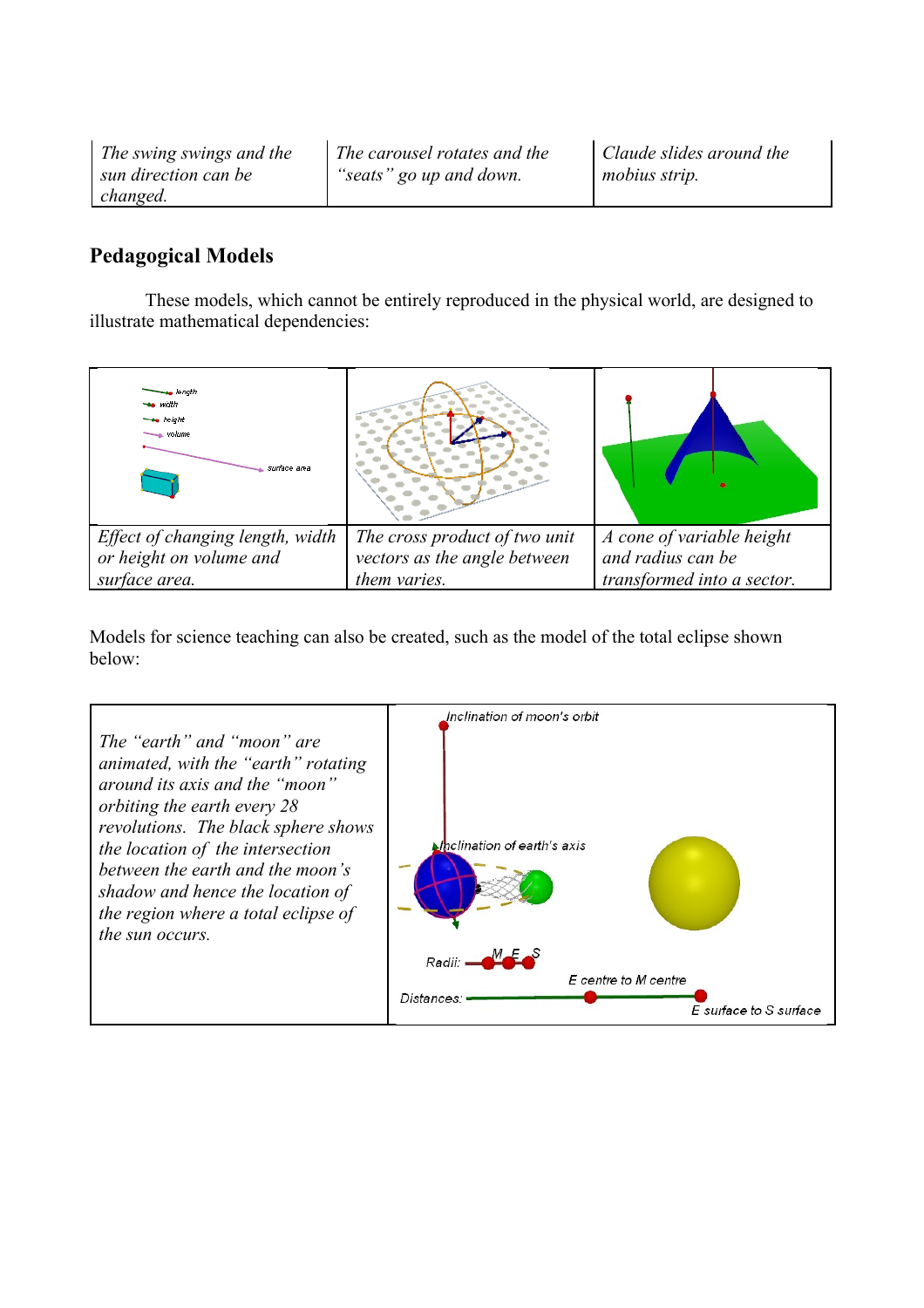### **New Mathematics**

As well as enabling new results in research mathematics (e.g. Oldknow (2005) generalized the Soddy line of a triangle to a tetrahedron), objects may be created which give rise to areas of new mathematical exploration which are both attractive and accessible to students. An example is the "net" of a truncated icosahedron in which the dihedral angle between connected polygons is progressively being decreased (Mackrell, 2005a):



The unexpected emergence of the final three objects, with high degrees of symmetry, gives rise to the question "why", which leads to further investigation and proof.

### **Problem:**

Given the potential of Cabri 3D, how do we engage learners? In the early years of the use of technology, it was assumed that learning would emerge simply from the interactions between the student and the machine. It is now recognized, however, that the choice of task and learning environment is crucial (Laborde, Kynigos, Hollebrands, & Strässer, 2006, p. 279). An initial problem is that of instrumental genesis: how can we provide a learning environment in which Cabri 3D progresses from being an artefact to becoming an instrument (Rabardel, 2002) which can be used in problem-solving or design where appropriate and laid aside in favour of other instruments when inappropriate?

Laborde, Kynigos, Hollebrands, & Strässer (2006, p. 280) recognize that there is an intrinsic link between mathematical knowledge and knowledge about how to use a tool and that hence developing the ability to use a tool may also involve developing mathematical knowledge. This accords with my experience with teacher education students engaged in learning how to use Cabri or GSP in Ontario and in the UK. Many learners have very little geometrical awareness and hence cannot easily distinguish between a geometry problem and a problem of not knowing how to use a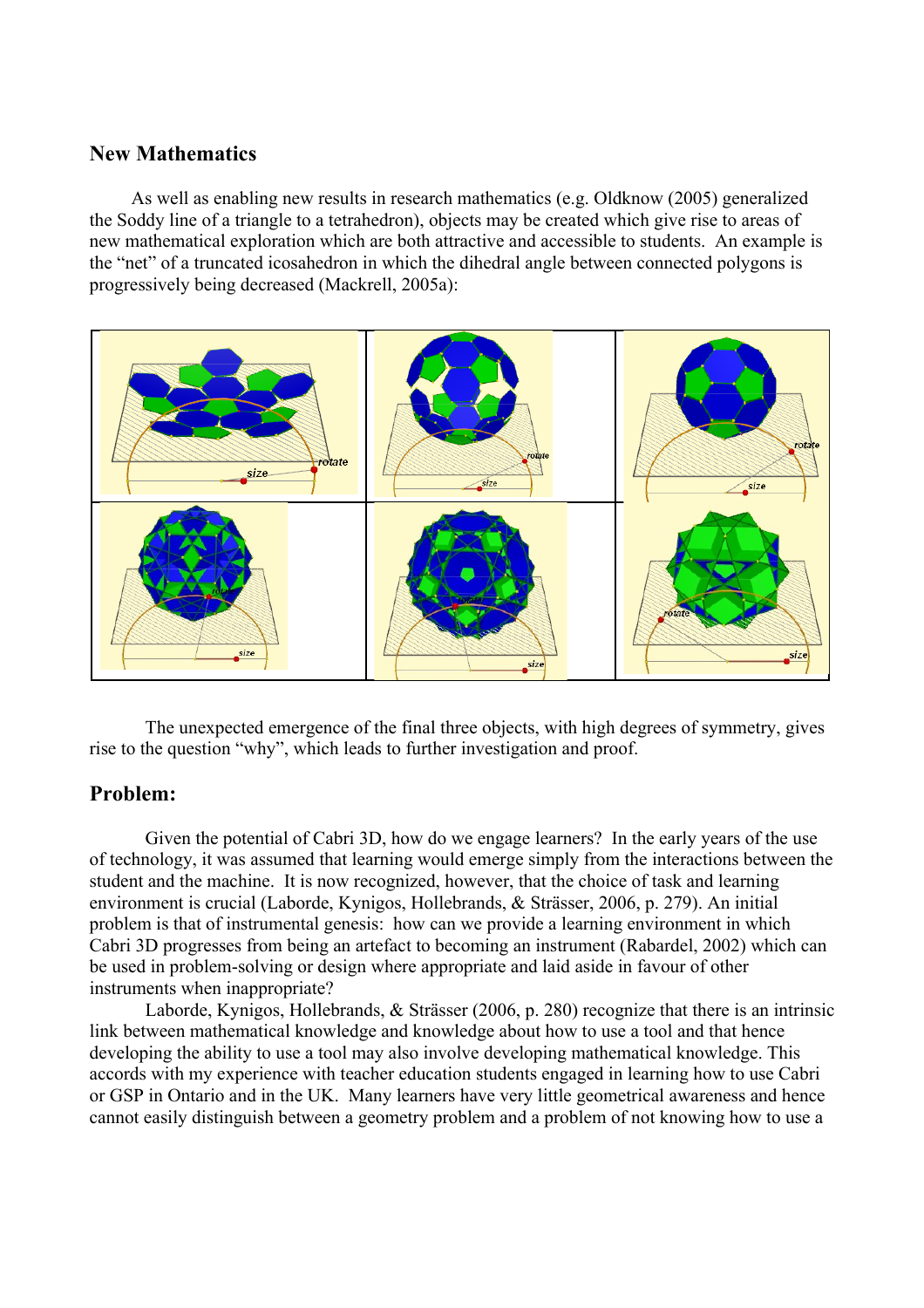particular tool. For example, a student, unable to create a sequence of equally spaced points on a line commented that this was due to not knowing how to use the "equidistant" tool.

Hence, for many learners, teachers as well as students, the process of instrumental genesis must also include enhancing geometrical understanding. This is an important justification for using interactive geometry software in a classroom: with relatively straightforward interfaces, learning how to use the software is mainly about coming to grips with the underlying geometry. In the process the software will become the geometry in some sense for the student (Mariotti, 2002), and its particular features may have a profound effect on geometrical thinking. A concept image of "perpendicular bisector" based on the use of a straight edge and compass will differ from that of students creating a concept image through using the Cabri 3D "perpendicular bisector" tool.

#### **Possibilities:**

An early effort with multi-leveled text was a resource consisting of three documents for learning how to construct a kaleidoscope using GSP or Cabri. The first document gave a framework for the task and asked specific questions and suggested extensions. The other two documents showed the process in detail, using screenshots, one with Cabri and the other with GSP. Learners were encouraged to use the documents as they felt comfortable: the confident could use the framework as a set of challenges to meet whereas those lacking in confidence could follow the process in detail. This has had a positive response in a number of workshops for teachers. It allows learners to work at their own pace, choose their level of challenge and create a mathematically and aesthetically pleasing object.

An introduction to Cabri 3D was designed in a similar manner, consisting of activities now posed at three levels of challenge with details communicated by screenshots, followed by extension questions (Mackrell, 2005b). One issue, however, is that all hints and details are visible and it is hence hard to ignore the details. Another is that younger learners may not feel encouraged to continue exploration. Using similar materials showing how to create Claude on the swing, a mathematically able sixteen year old felt challenged, but was able to create the figure. A 12 year old with extensive experience with Cabri 2+ was able to follow the materials and create the figure, but showed no interest in further work with Cabri 3D.

I have recently been designing interactive demos using the software TurboDemo. These show brief movies of the steps involved in solving a problem, but also ask the viewer to anticipate what might happen next, to consider mathematical questions and to engage in extension activities. The viewer is in control, choosing whether to proceed at the end of a step or to view the step again. Combining this with the idea of multi-layered text, I am now in the process of writing an HTML resource to introduce fold-up polygons such as the truncated icosahedron shown above. This includes hypertext (with links to a glossary), popups for hints, pictures, embedded Cabri 3D files and interactive demos. Part of this resource may be found at http://educ.queensu.ca/~mackrelk.

In trying out this resource, it has become clear that 12 year olds can easily follow a demo and create a fold-up dodecahedron. A major question, however, is whether students are learning a sequence of moves to follow or are learning about the rotation which is the purpose of these moves, particularly as little interaction with text is required when following a demo. This will be the subject of further research.

In conclusion, Cabri 3D has great potential, but, as with any interactive geometry software, instrumental genesis is problematic due to lack of geometric understanding on the part of both teachers and students. New approaches are needed to overcome these difficulties and a web-based approach is being developed.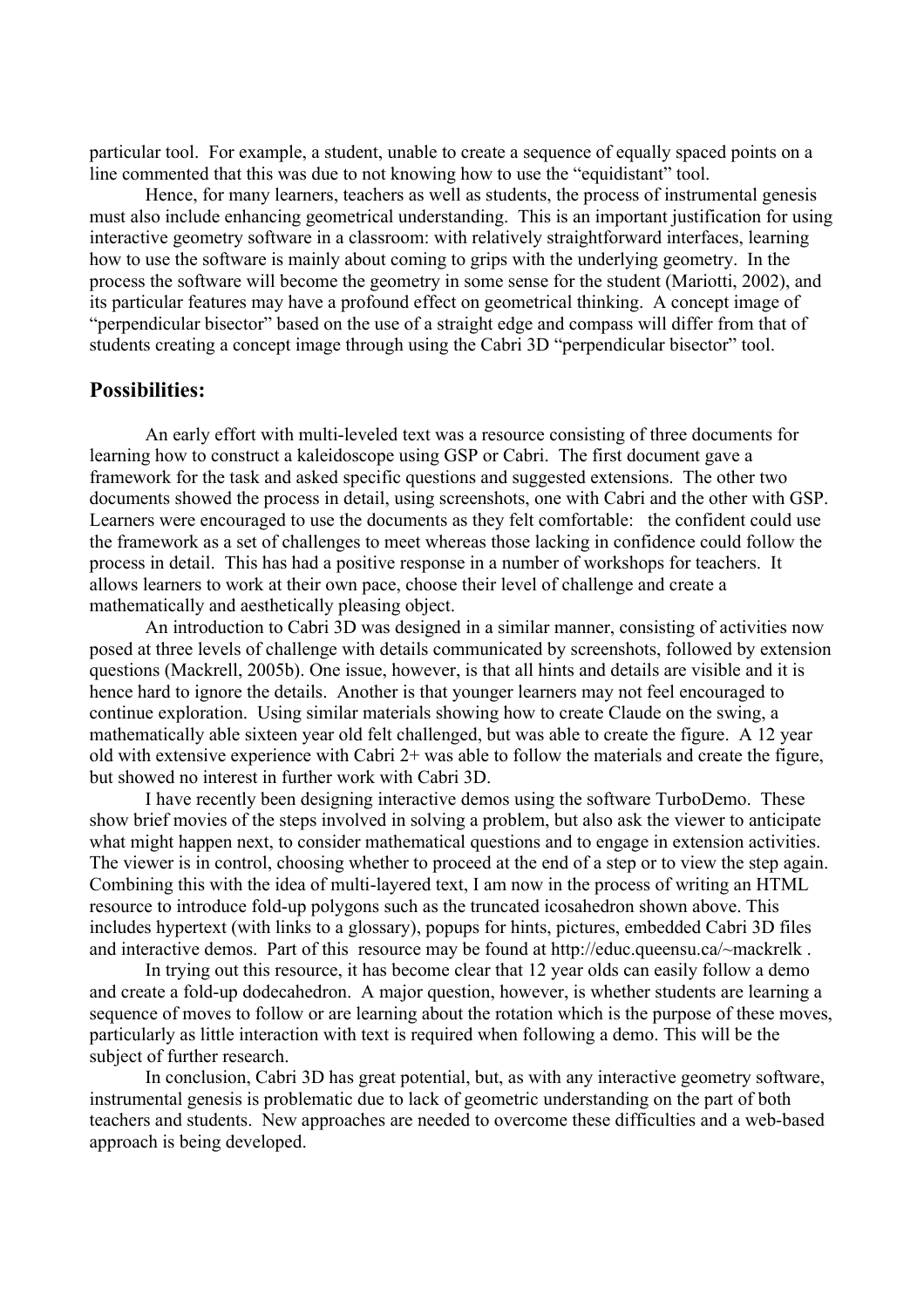## **References**

Accascina, G. & Rogora, E. (2005). Using Cabri 3D: First impressions. In F. Olivero & R. Sutherland (Eds.) *Visions of Mathematics Education: Embedding Technology in Learning.* Proceedings of the 7<sup>th</sup> International Conference on Technology in Mathematics Teaching (pp 53-60). Bristol: University of Bristol

Cabri 3D (Version 1.1) (2005). [Computer Software], Grenoble: Cabrilog.

Cabri 2+ (Version 1.2.5) (2003). [Computer Software], Grenoble: Cabrilog.

- The Geometer's Sketchpad (Version 4.0) (2001). [Computer Software]. Berkeley, CA: Key Curriculum Press.
- Gutierrez, A. (1996). Visualization in 3-dimensional geometry: in search of a framework. In L. Puig & A.Gutierrez (Eds.) *Proceedings of the 20th Conference of the International Group for the Psychology of Mathematics Education volume 1* (pp 3-19). Valencia, Spain: Universitat de València
- Hadas, N., Hershkowitz, R., & Schwarz, B. (2000). The role of contradiction and uncertainty in promoting the need to prove in dynamic geometry environments. *Educational Studies in Mathematics, 44(1-2),* 127-150.
- Hoyles, C. & Noss, R. (2003). What can digital technologies take from and bring to research in mathematics education? In A. Bishop, M. Clements, C. Keitel, J. Kilpatrick and F. Leung (Eds.), *Second International Handbook of Mathematics Education,* (pp 323-349). Dordrecht: Kluwer Academic Publishers.
- Laborde, C. (2005) Robust and soft constructions: Two sides of the use of dynamic geometry environments. In Sung-Chi Chu, Hee-Chan Lew, Wei-Chi Yang (Eds.) *Proceedings of the 10th Asian Technology Conference in Mathematic*s, (pp.22-36).Cheong-Ju, South Korea: Korea National University of Education.
- Laborde, C., Kynigos, C., Hollebrands, K., & Strässer, R. (2006). Teaching and learning geometry with technology. In A.Gutiérrez & P. Boero (Eds.), *Handbook of Research on the Psychology of Mathematics Education: Past, Present and Future* (pp 275-304). Rotterdam: Sense Publishers.
- Mackrell, K., (2005a) Folding a football: dynamic shapes in space with Cabri 3D. *MicroMath 21(3)*
- Mackrell, K. (2005b) An introduction to Cabri 3D. In *Moving on with Dynamic Geometry*, (pp 73- 83). Derby, UK: Association of Teachers of Mathematics.
- Marrioti, M. (2002). The influence of technological advances on students' mathematics learning. In L. English, M. Bartolini Bussi, G. Jones, R. Lesh & D. Tirosh (Eds.), *Handbook of International Research in Mathematics Education* (pp 695-723).Mahwah, NJ: Erlbaum.